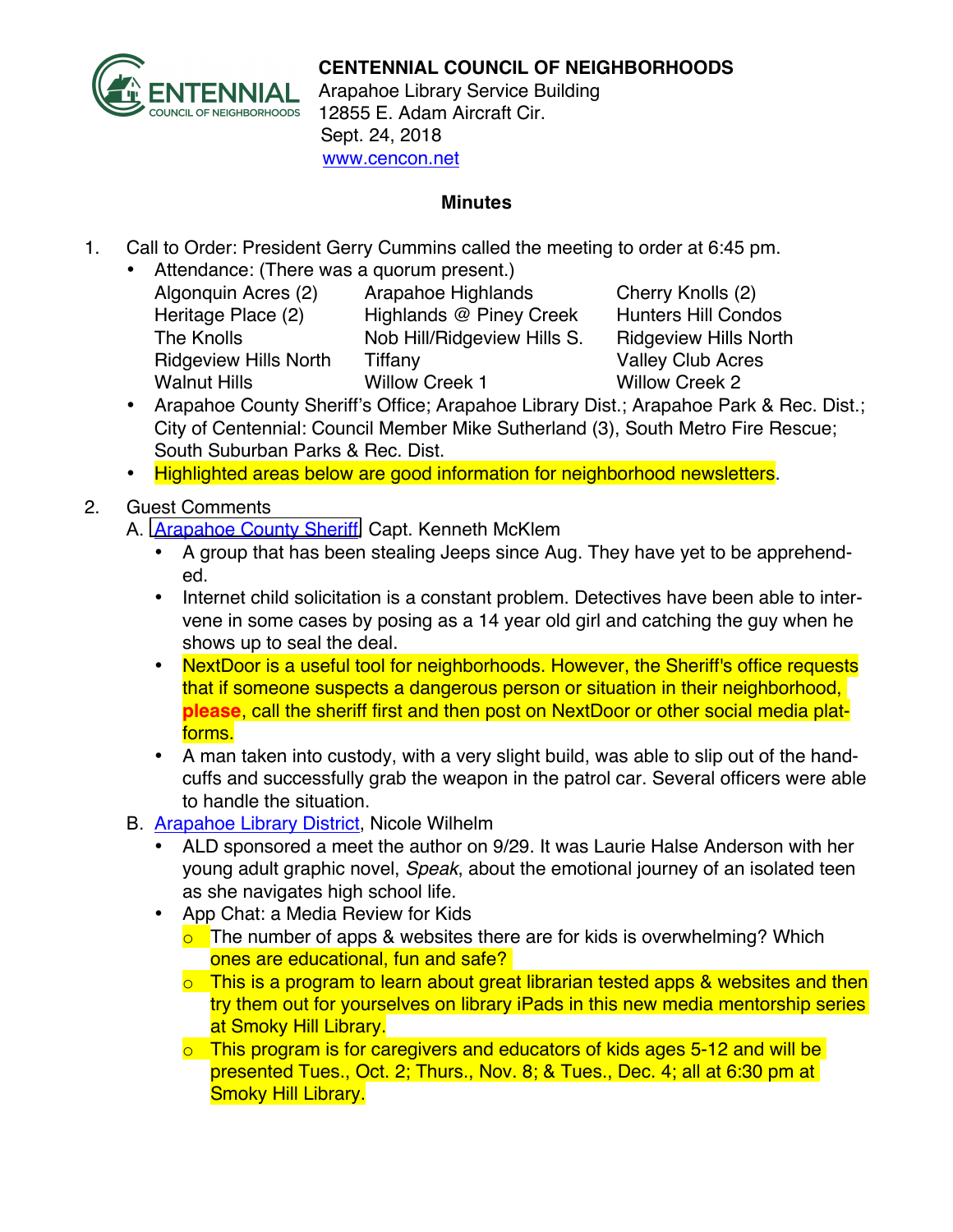- Katie L. Greer returns to ALD. She's a nationally recognized expert on internet and digital safety.
	- o Thurs., Oct. 11, Koelbel Library,she'll empower parents with practical strategies to keep your child's online learning safe and enjoyable. Greer will share the latest trends and what's next on the horizon when it comes to technology and our kids.
	- o She developed her educational program in 2005, while working for the Corruption, Fraud & Computer Crime Division of the Attorney General's Office in MA.
	- $\circ$  This program is designed for adults, due to its mature content. Children under 18 won't be admitted to the program, as requested by the presenter.
- C. [Arapahoe Park & Rec District,](http://www.aprd.org) Delos Searle, Asst. District Manager
	- Three flyers are linked below the email of events in APRS.
		- o A 10% off coupon for Cultural Arts Classes: art, cooking, dance, guitar, photography, pottery, Red Cross Babysitting, theater, toddler play group, children's music classes (Expires 10/15)
		- o Halloween Party: Circus Spectacular, 10/27 at Trails Rec. Center, 4-5:30pd
		- o Fit Physical Therapy & Trails Rec. Center present a panel on: lymphedema, venous insufficiency, chronic swelling on 10/23 at 7:15pm. This is a perspective on treatments from physicians, personal trainers, and patients. RSVP see flyer.
- D. Fire Districts, South Metro Chief Jerry Rhodes
	- **[Littleton Fire](http://www.littletongov.org/fire), [South Metro Fire](http://www.southmetro.org)**
	- Rhodes gave us a great update on the fire districts' unification.
		- o The borders have been dropped between Littleton Fire Rescue, Highlands Ranch Metro Dist. & South Metro.
		- o Metcom is dispatching all calls.
		- o The City of Littleton (Littleton Fire Dept.) will be voting in Nov. whether or not to join South Metro. If the vote doesn't pass, South Metro will contract services to the city.
		- o They're working on strategically determining the distribution of resources.
	- A Medic unit will be located at all stations, except 14 & 19. Sta. 19 will have a paramedic on the fire engine and Sta. 14 will include an ARM (Advanced Resource Medic) car with a paramedic & nurse practitioner.
	- The benefits of the ARM Car:
		- o Deploys an Advanced Practice Paramedic and a Nurse Practitioner to non-lifethreatening EMS calls, in addition to a transport Medic Unit in place of an Engine or Tower company.
		- o Decreases costs associated with operating additional apparatus including gas & maintenance.
		- o Increases availability of Engine or Tower companies for life threatening or potentially life-threatening calls
		- o Increases on-scene medical capability
		- o Decreases transport and emergency room costs
		- $\circ$  The Nurse Practitioner can provide point of care testing such as rapid strep, urinalysis, etc, that increases diagnostic and treatment capabilities
		- o When medical complexity, clinical presentation or other extenuating circumstances dictate, the patient will be transported by Medic Unit to closest appropriate emergency department without delay.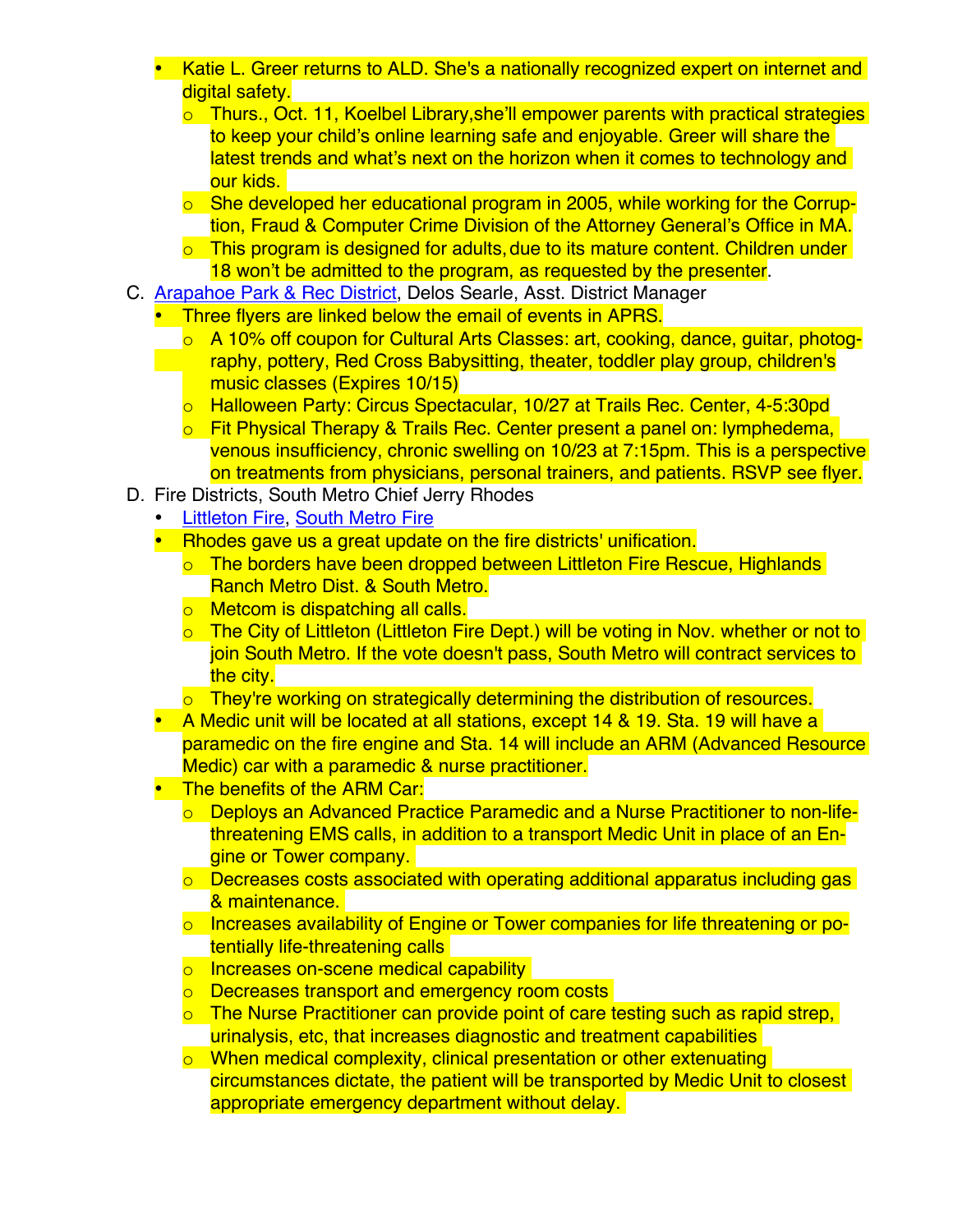- o When presentation, diagnosis and treatment options are appropriate for onscene management or alternative disposition, the patient will be informed as to the treatment options available to them. The patient will choose the treatment option that work best for them.
- Station 32 at Orchard & Quebec should be complete in Oct.
- South Metro had some wildland fire deployments in & out of Colorado & sent units to help with rescue work after Hurricane Florence. Everyone is home for the moment.
- PulsePoint is a life-saving app for smartphones. If you've had CPR training, you register in the app to be called in a CPR emergency near you.
- South Metro Safety Foundation is a non-profit that provides various education & safety classes. For a list see: [southmetrofoundation.org/](http://southmetrofoundation.org/)
- F. [South Suburban Parks & Rec District](http://www.SSPR.org), Jamie DeBartolomeis
	- The SSPRD events flyer is linked below the email. Of special interest, of course, is the Halloween activity: Spooktacular on Fri., 10/28, a safe "trick or treat" experience! Kids will enjoy a little monster's mansion, haunted house, cupcake walk, arts & crafts, face painting, trick or treat street, carnival games and special guest performances! For children up to 12 (must be accompanied by an adult over 18), 5:30- 8pm.
	- Also blood screening are coming up, 7-9:30am:
		- o Tues., Oct. 16, Lone Tree Rec. Center
		- o Wed., Oct. 17, Goodson Rec. Center
		- o Thurs., Oct. 18, Buck Rec. Center
		- o Fri., Oct. 19, Family Sports Center
- G. [City of Centennial:](http://www.centennialco.gov) Mike Sutherland, District 3 Councilman
	- Sutherland gave us a thorough run down on the city's fiber network.
	- There will be a budget workshop for City Council on 10/8 & 9, 6pm, at the Eagle St. facility.
- 3. County Clerk's Office: Elections, Motor Vehicles, etc., Matt Crane, County Clerk
	- Crane gave us assurances on the safety and security of Colorado's & Arapahoe County's elections.
	- He discussed how this November's election will go, telling us that paper ballots will begin to be mailed 10/15. Some Vote Centers will open on 10/22, the rest will open on 11/3. Good info. can be found at www.arapahoevotes.com. See Crane's flyer linked below the email.
	- We had a good question & answer session.
- 4. CenCON Business
	- A. President's report, Gerry Cummins
		- The Arapahoe Library District would like to engage in a discussion with CenCON members to learn what concerns that members of the community might have. Scheduled for right before the next CenCON meeting on 22 Oct., the Library District will host an informal meeting to hear your comments. Food & beverages will be provided. We will conclude in time to begin the CenCON meeting. CenCON members have a good pulse on what is/is not going on in our communities so you would bring a necessary perspective to the conversation.
	- B. 1st Vice President, Nancy Nickless, absent